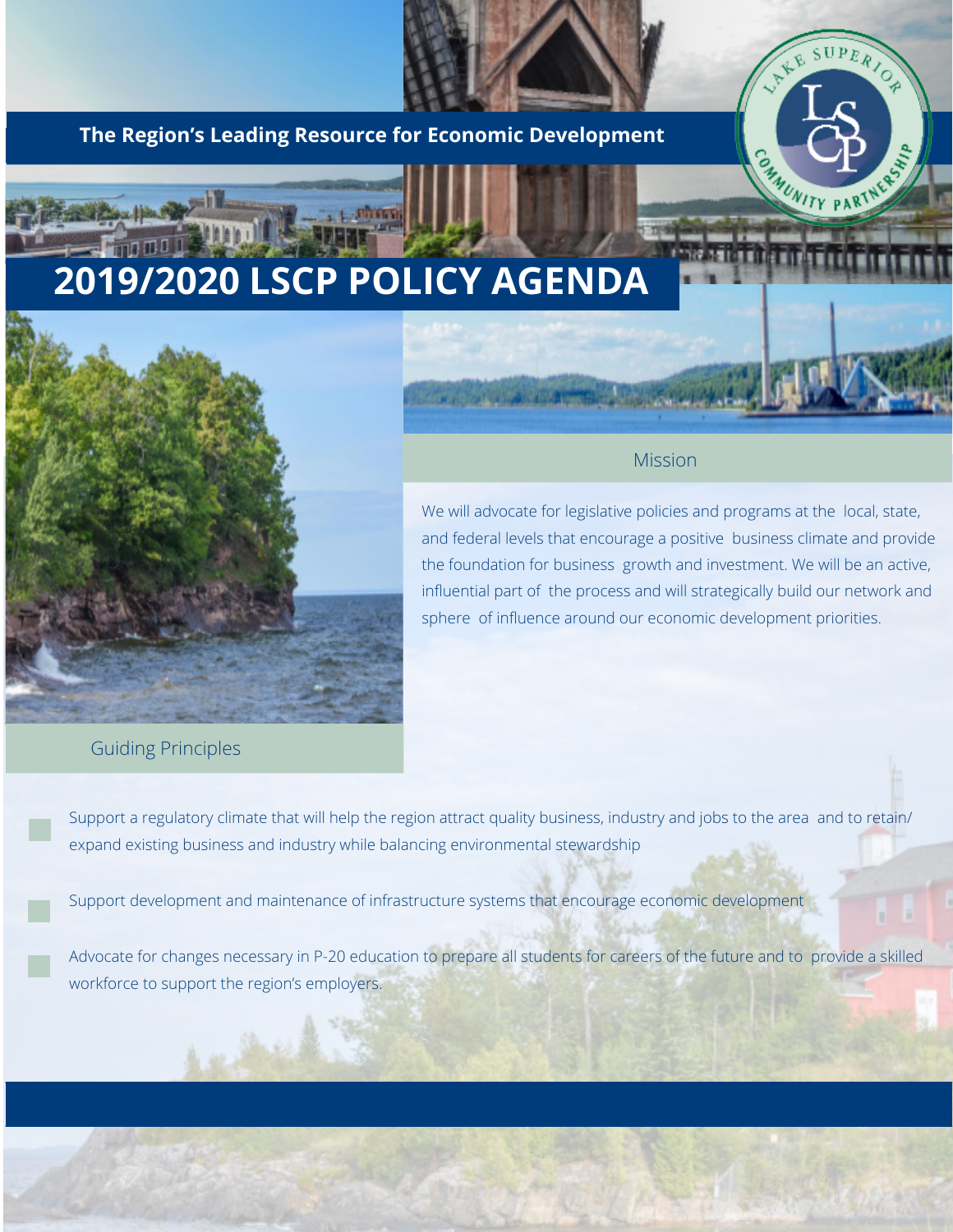## **Talent/Workforce**

Basic Philosophy The LSCP supports P-20 Education which is vital to our economic competitiveness and future workforce.

P-12 Education Support for equitable P-12 per pupil funding

Investment and access in early childhood programs in the region

Higher Ed Increased funding needed to prepare future workforce

Workforce Development Access to training in trade and technical fields

Provide opportunities for businesses to play a signifi-cant role in the development of our regional workforce

# **Infrastructure**

Basic Philosophy The LSCP strongly supports the need for reliable and secure infrastructure.

### Environment

Support business and environmental regulations that achieve economic growth while protecting our natural resources

Energy Advocate for affordable and reliable energy access

Support the preservation of generation capabilities in the region

## Transportation

Affordable and quality road, rail, port and air service to move people, products and services

### **Other**

Promote broadband and cell coverage for all Region 1 for critical global connections

# **Business Climate**

Basic Philosophy

The LSCP believes that sustainable and diverse eco-nomic growth is essential to the long term success of the region.

### Economic Vitality

Support and advocate for policies that encourage quality job creation and retention/expansion of our businesses

Believe that tax policy has a big impact on compet-itiveness of business, and should require a reason-able but not disproportionate level of taxation.

Support the continuation/expansion of local, state, and federal economic development tools that encourage development, are flexible and meet the needs of both urban and rural settings

### Healthcare

Advocate for affordable and accessible healthcare options

### Government

Remove cumbersome reporting requirements and unfunded mandates

Support the efficient, timely and consistent permit-ting and regulatory processes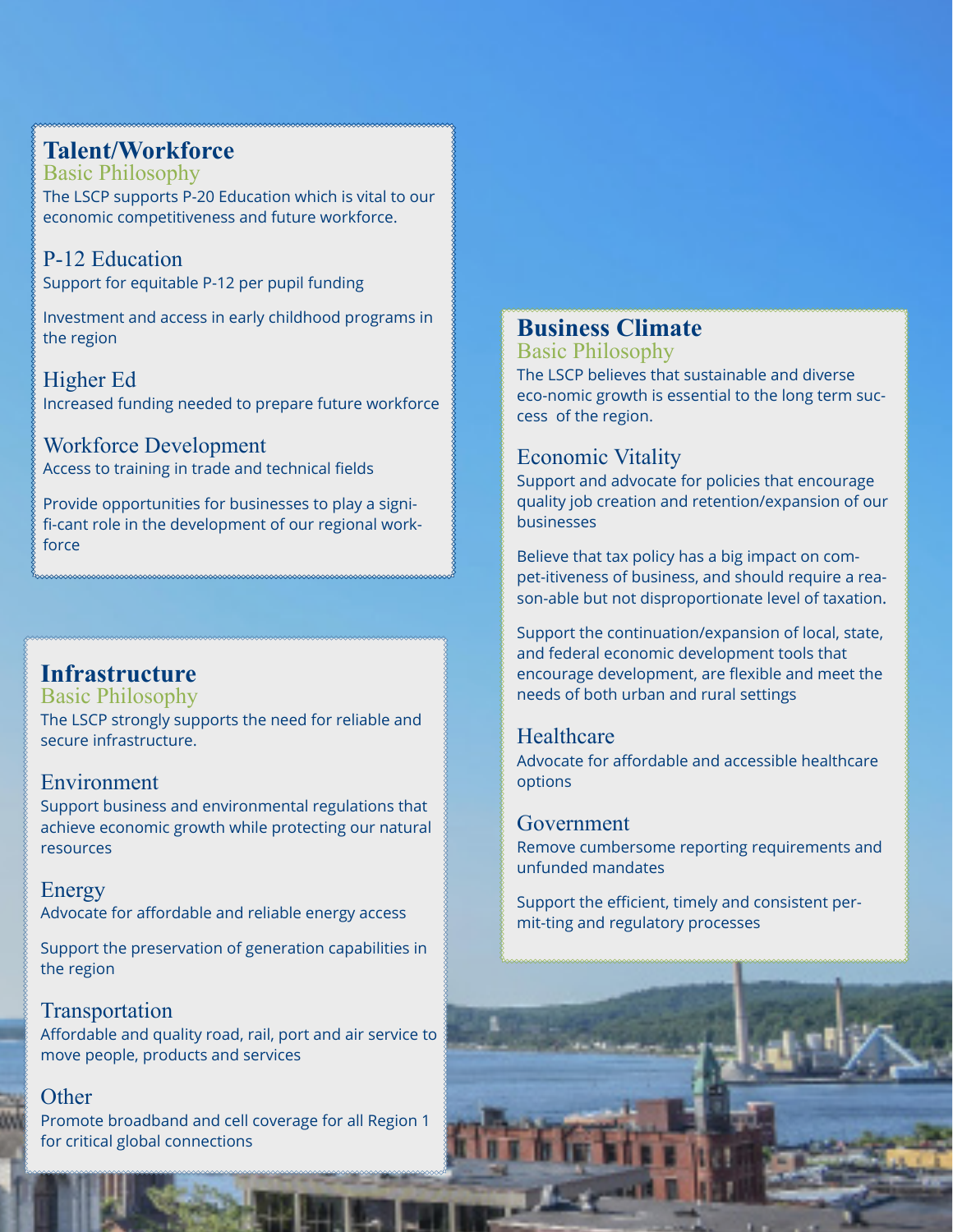



### Taking a Stand

The Lake Superior Community Partnership believes that taking stands on appropriate policy matters, and promoting those positions, are important ways in which we serve our constit-uents and our cause. We not only serve our communities, we advocate for our communities. We use our voice strategically and thoughtfully in accordance with the LSCP's mission.

While the Government Relations Task Force supports various public policies, actively pursues opportunities to meet with legislators and staff when they are in the area as well as oppor-tunities to meet with political candidates, the LSCP DOES NOT endorse candidates for office.

Government Relations Task Force & Marquette County Ambassadors Joint Committee

Tom Anthos President TriMedia Consultants

Amy Clickner CEO Lake Superior Community Partnership

Bryan DeAugustine **Superintendent** NICE Community Schools

Patricia E. Davis Attorney Kendricks, Bordeau, Keefe, Seavoy & Larsen, P.C.

Brett French External Relations Manager Upper Peninsula Power Company

Jim Grundstrom President Frei Chevrolet

Deanna Hemmila Director of External/Corporate Affairs Northern Michigan University

Don Gladwell

Scott Knaffla Financial Advisor Barton, Knaffla & Associates

Doreen Takalo

Steven VandenAvond VP of Extended Learning and Community Engagement Northern Michigan University

Deb Veiht Superintendent **MARESA** 

Kent Wood Gov. Rel Northern Michigan Chamber Alliance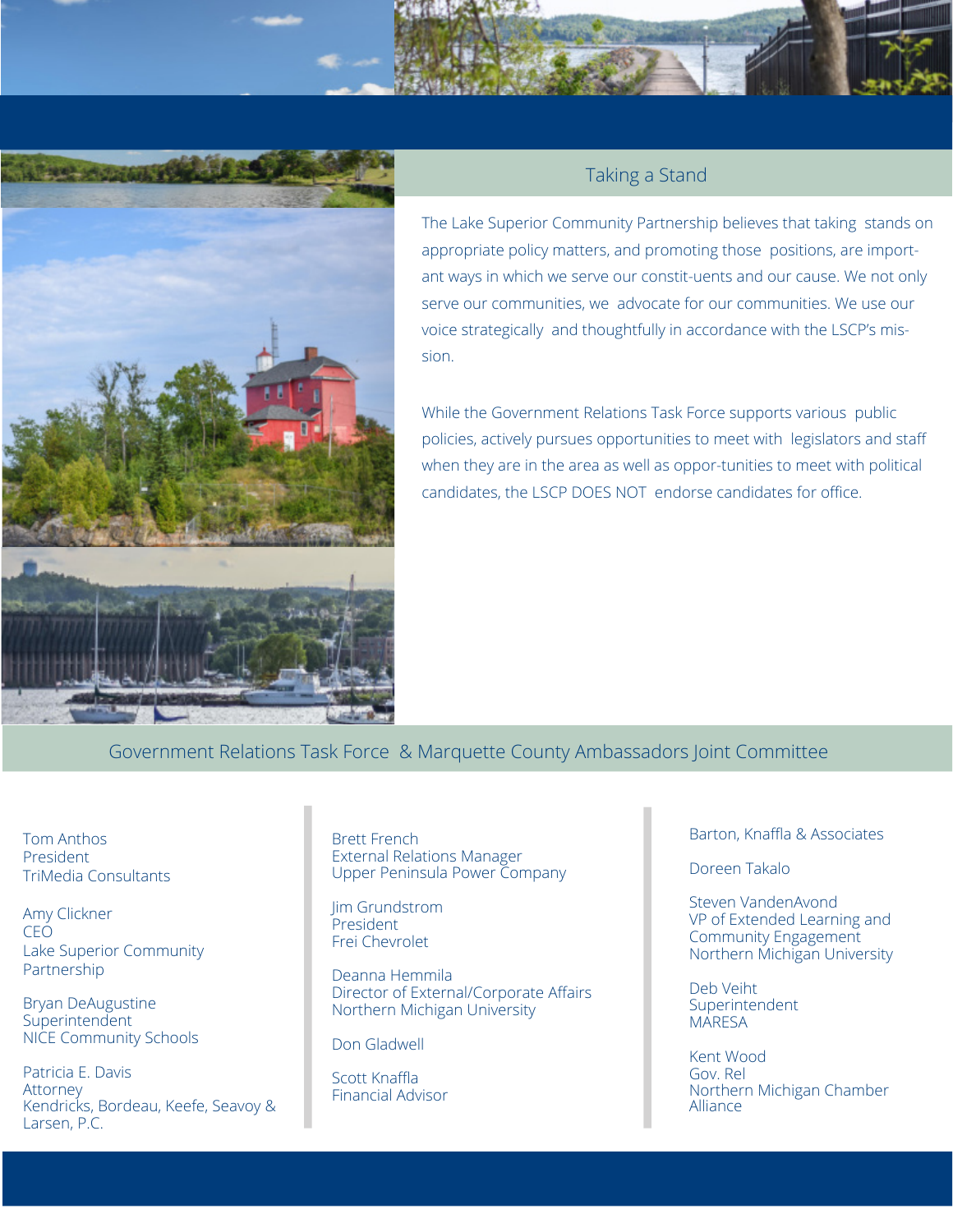



Kent Wood Director of Government Relations kentw@tcchamber.org p. 231.995.7109

Kent is a Traverse City native who has been with the Northern Michigan Chamber Alliance since December 2013. In his role, he leads the business advocacy efforts the Northern Michigan Chamber Alliance. He serves as the organization's chief lobbyist and contact with local, state and federal lawmakers, and directs and manages the various aspects of the strategic advocacy and policy development efforts.

Before arriving at the NMCA, Kent was the Policy Director and Legislative Affairs Manager for the Michigan United Conservation Clubs, and served as legislative director for State Rep. Peter Pettalia of Presque Isle, and as the director of constituent services for State Rep. Wayne Schmidt of Traverse City. Kent also served as Schmidt's campaign manager for his successful state House bid in 2008.

Kent received his law degree from Michigan State University College of Law in 2013, and has a B.A. in French and Political Science from Albion College. He and his wife Glenna have three children: a daughter Mackenzie, and sons Graeme and Brady.

# **ACUITAS**

Lobbying Firm 110 W. Michigan Ave, Suite 100 Lansing, MI. 48933 p. 517.853.1236 f. 517.853.1093 info@acuitasllc.com

insight - perception - sharpness

#### Commitment

Acuitas offers clear vision, strategic insights and solutions for our clients. Government impacts every aspect of life. The world changes rapidly making navigation difficult. Acuitas gives you an advantage with insight to steer a successful course through uncharted waters.

### Company Hitory

Founded in 2007, Acuitas is Lansing's fastest growing multi-client government relations firm. While client growth has enhanced the firm's capabilities, Acuitas remains focused on the needs of each individual client. With offices steps from the State Capitol, Acuitas provides convenient work space and easy access to important meetings.

### Acuitas Today

With a wealth of experience, our team brings a fresh innovative strategy to government relations. Our bipartisan approach represents of our clients best interests, not that of a particular political party.

We separate ourselves from other firms by thinking in a multidimensional paradigm delivering proven results for our clients. We do the little things that make a difference. Insightful judgment and persuasive arguments. Our unparalleled knowledge and expertise exceed our clients' expectations.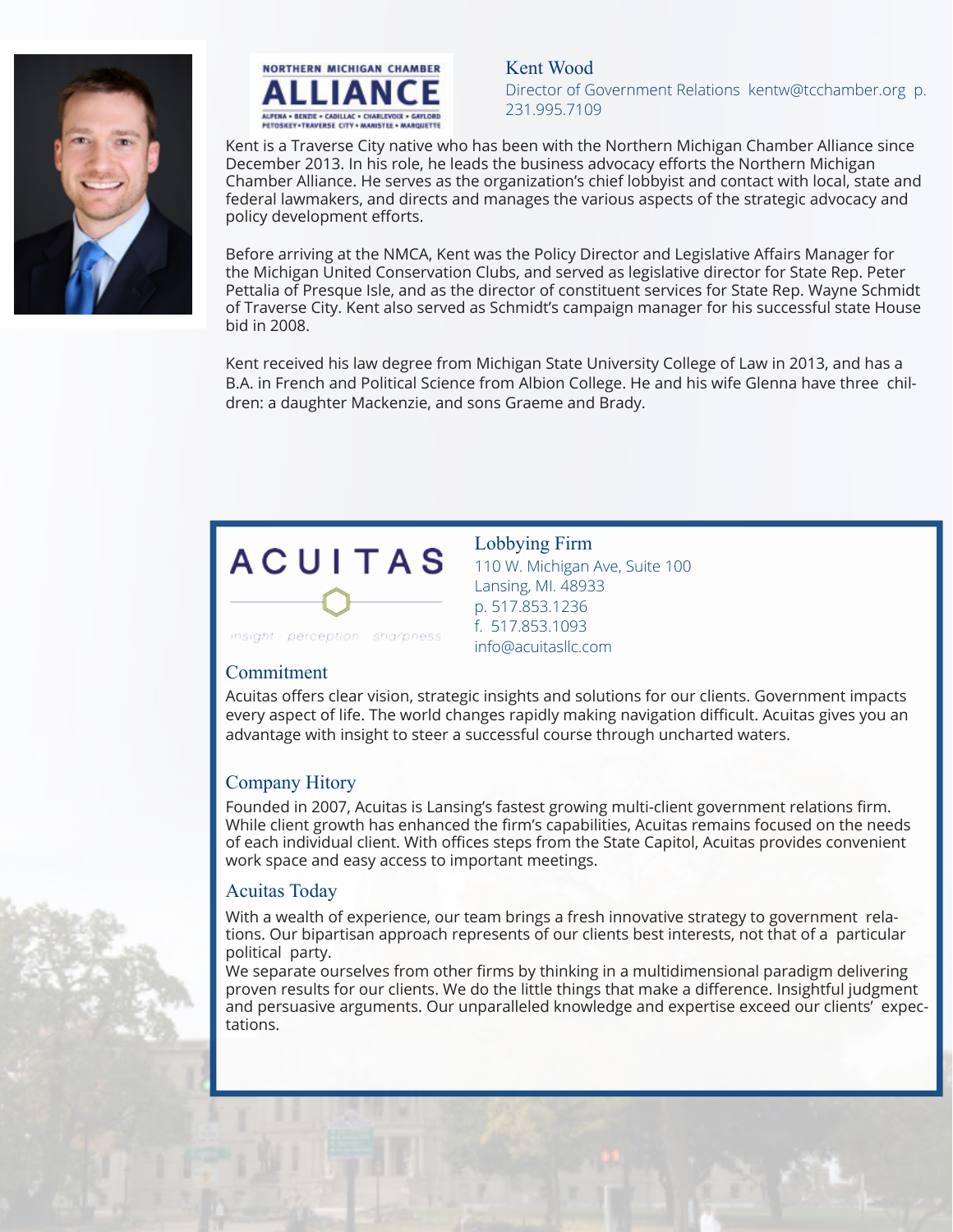# **Federal Level**

# INFRASTRUCTURE:

Transportation – A critical component in economic development in the ability to safely, efficiently and cost effectively move product and people. With our nation's infrastructure requiring significant investment, there needs to be an adequate and long term funding source identified at the federal level.

Soo Locks - The Homeland Security study, released in 2015, found that an "unanticipated closure" of the Poe Lock could cause more than 10 million people in the United States to lose their jobs and push North American economies into a severe recession. According to the Corps of Engineers, an average of 10,000 ships a year pass through the locks, carrying about 40 million tons of iron ore and coal, which is estimated to be about 90% of the world's iron ore.

We urge our federal legislators to take appropriate action to expedite the US Army Corp of Engi-neers updated study and release approved funding for the project.

## ECONOMIC DEVELOPMENT:

We support the programs and agencies that aid small business, entrepreneurs and rural economic development organizations. This includes, but not limited to:

- Small Business Administration (SBA)
- Economic Development Agency (EDA)
- US Rural Development Agency (USRDA)
- Export-Import Bank (Ex Im)
- Manufacturing Extension partnership (MEP)
- SelectUSA
- Community Development Block Grant Program (CDBG)
- Export-Import Bank of the United States (EXIM)
- Minority Business Development Agency (MBDA)
- State Small Business Credit Initiative (SSBCI)
- Workforce Innovation and Opportunities Act (WIOA)
- Delta Regional Authority (DRA)
- Appalachian Regional Commission (ARC)
- Denali Commission
- Northern Border Regional Commission (NBRC)

## REGULATORY:

Steel Imports – Steel and other US manufacturers continue to face significant trade challenges from foreign government trade distorting policies and practices. A more aggressive US trade policy is needed to combat these foreign trade distorting practices in order to preserve and strengthen our nation's manufacturing base. The US government must use the strengthened trade laws recently passed by Congress and all other means to prevent and address injurious import surges.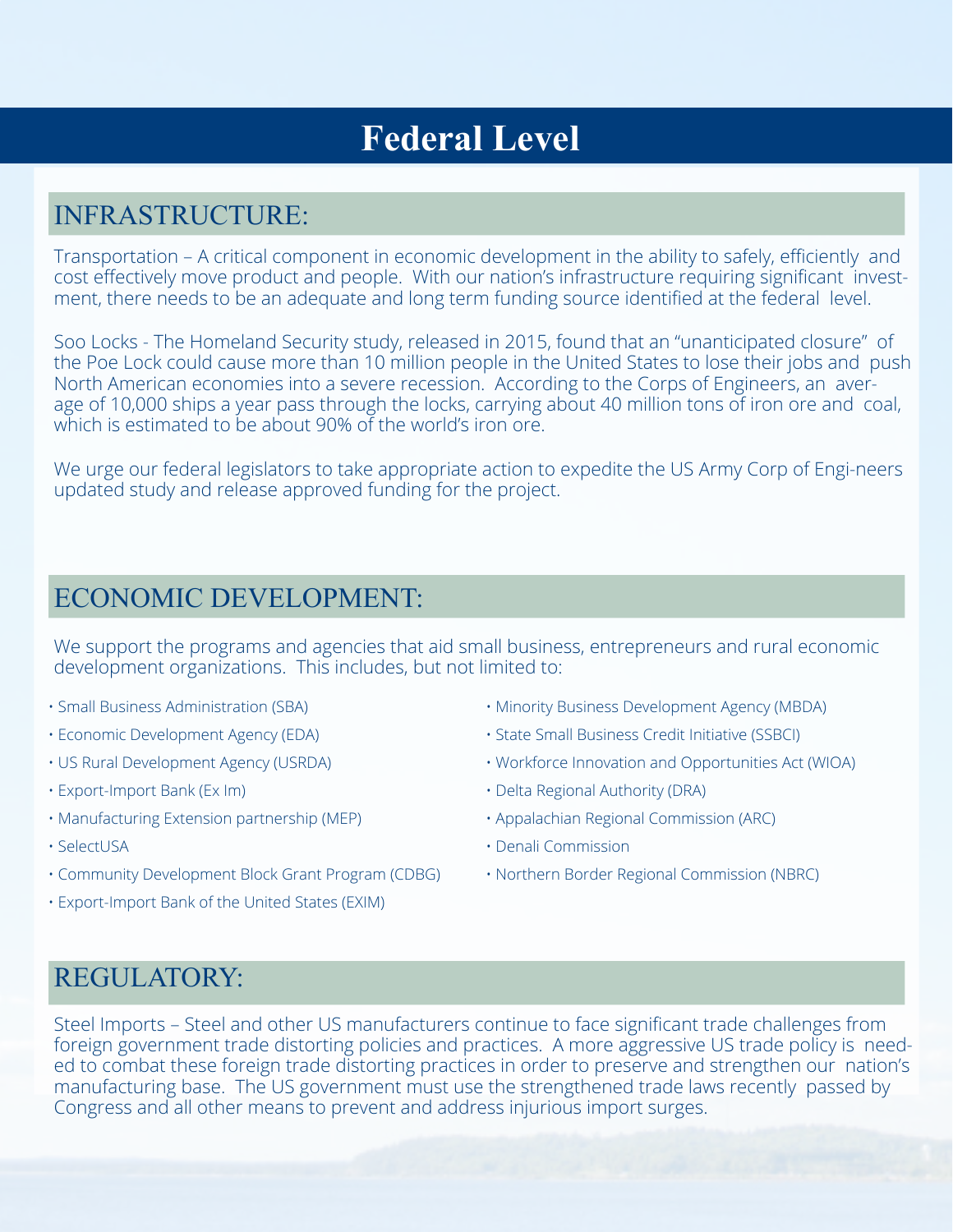# **State Level**

# INFRASTRUCTURE:

Support the outcomes of the 21st Century Infrastructure Commission that benefit northern Michigan such as increasing infrastructure and access to high speed broadband, fiber internet and cell cover-age.

Defend the current transportation funding formula (Public Act 51) that provides transportation reve-nue to local governments.

Advocate for the constitutionalizing of the General Fund dollars allocated for road upgrades.

Modify or create rural housing incentives to address the lack of affordable housing.

Support business and environmental regulations that achieve economic growth while protecting our natural resources.

Advocate for access to affordable, reliable and environmentally sound energy.

# TALENT/WORKFORCE:

Support for equitable P-12 per pupil funding.

Investment and access in early childhood programs in the region.

Investing in our region's higher education institutions, including community college programming. • Support continuation and enhanced funding for skilled trades training

Provide opportunities for businesses to play a significant role in the development of our regional workforce.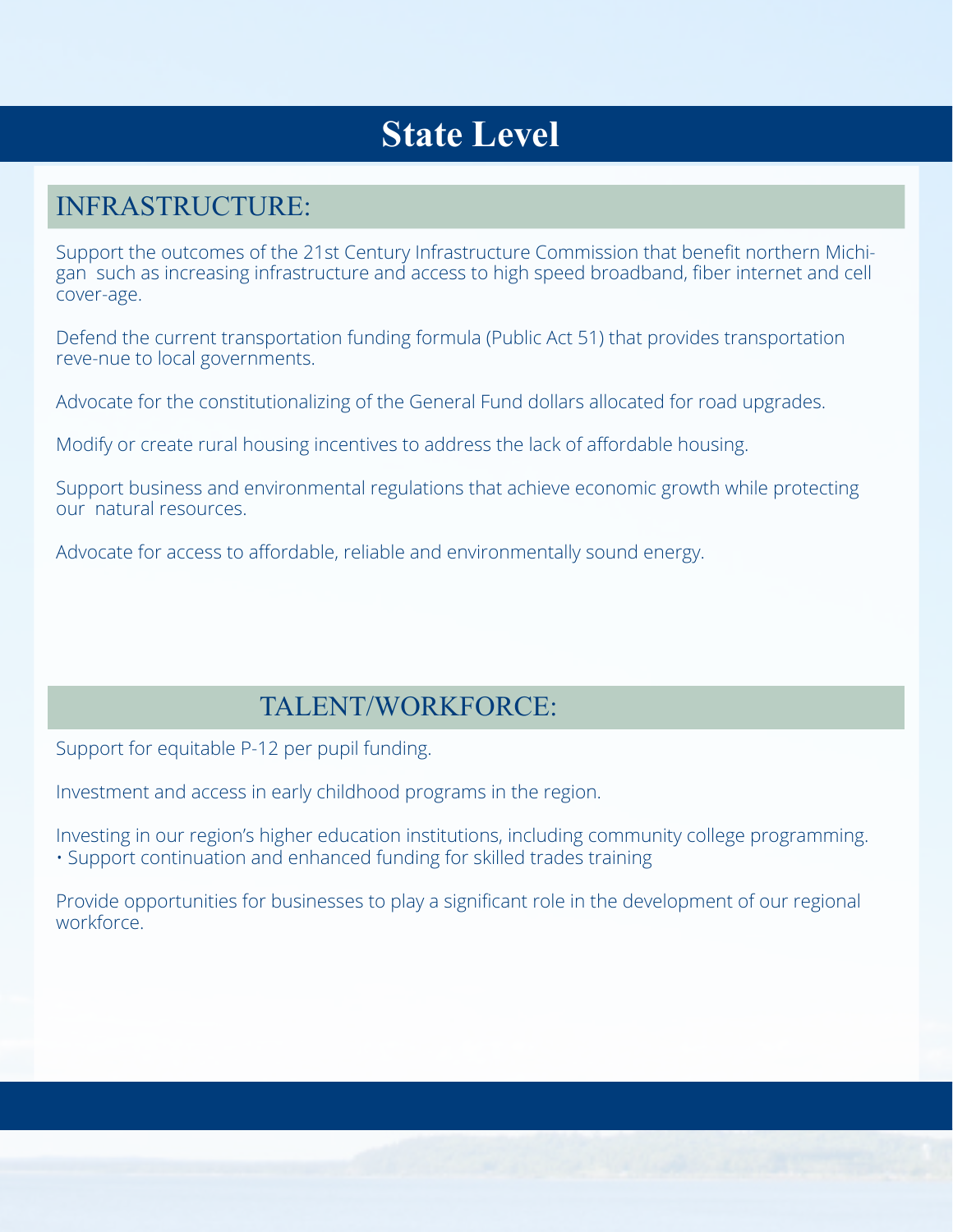# BUSINESS/CLIMATE:

Support and advocate for policies that encourage quality job creation and retention/expansion of our businesses.

Believe that tax policy has a big impact on competitiveness of business and should require rea-sonable but not disproportionate level.

• Support HB 4412 that addresses the dark store tax policy

Support the efficient, timely and consistent permitting and regulatory processes while avoiding overreach.

- Support removal of cumbersome reporting requirements and unfunded mandates.
- Address the impact of revenue sharing decreases

Encourage the continuation and expansion of local, state and federal economic development tools that encourage development, are flexible and meet the needs of both urban and rural settings.

- Support SB 242 243 & 244 "Good Jobs for Michigan"
- Support SB 111-115 transformational TIF
- Support the continuation of Pure Michigan Funding
- Support the funding of the MEDC
- Support the one time funding transfer from Petroleum Funds to brownfield cleanup

Advocate for affordable and accessible healthcare including the protection of state and federal funding for rural hospitals.